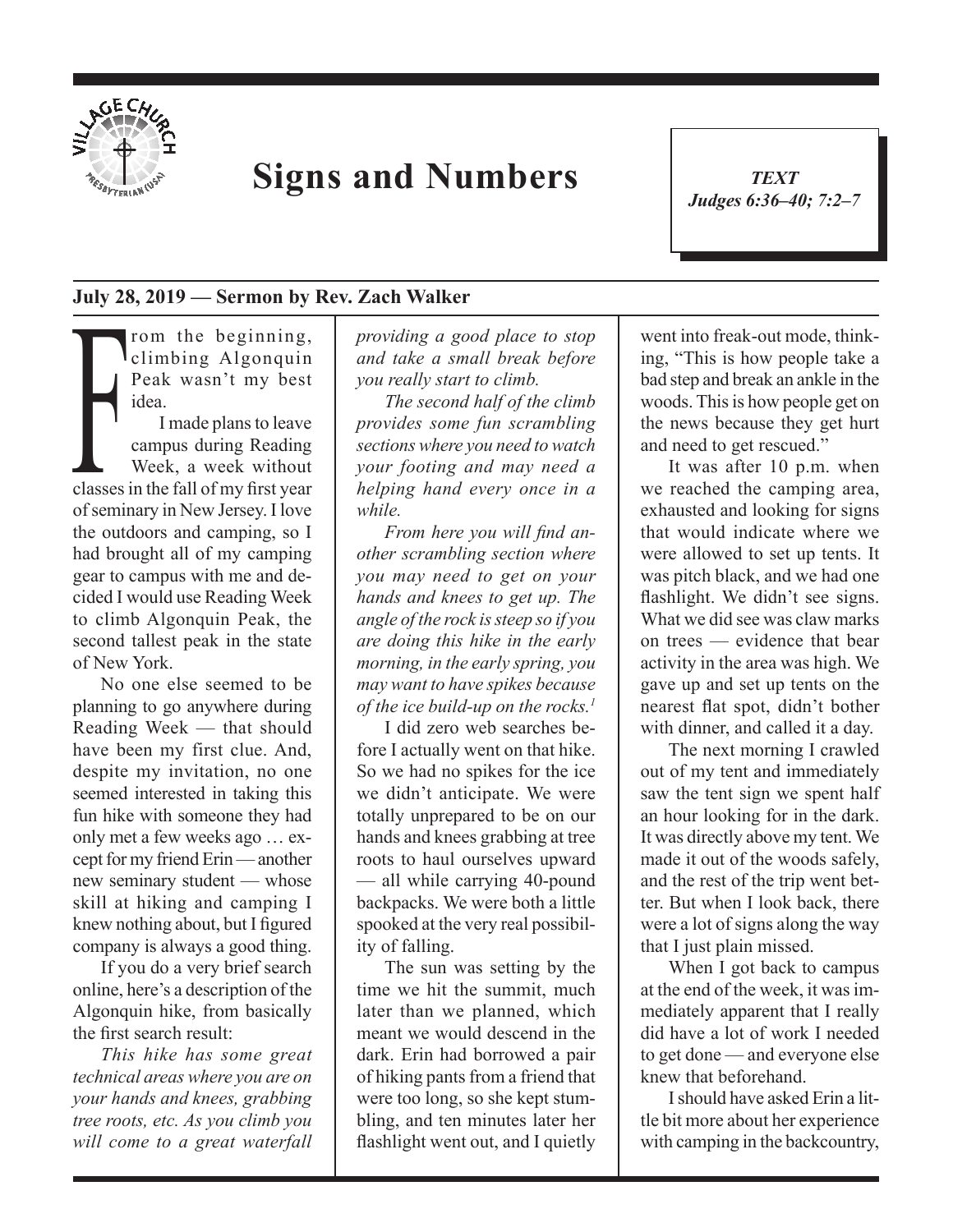2

especially when she started borrowing gear from other people.

I should have tried looking up when looking for tent signs that first night.

And I should have looked at the internet, like, once, as I made plans.

Sometimes signs are so clear later. But at the time, we just miss them.

Gideon has spent a lifetime failing to see or hear God's signs. It's also possible (and maybe more judgmental than he deserves) that he wasn't ever really looking. So it isn't a surprise that much of his story is learning to see and trust, asking God for a sign, and then another … and another. Because in reality, seeing and interpreting signs isn't easy.

Have you ever thought about the process of just reading a sign? You have to be looking for the sign in the first place. Then you have to actually see the sign you're looking for. And even then, you have to correctly interpret what the sign is communicating. Last, and most important, you have to make the decision to act on what that sign is telling you. That's a lot of steps, and I don't think Gideon knew how to do that when his journey started. He needs practice — practicing the process of seeing signs and sussing out what he is to do. So he keeps asking for signs, slowly building up a history of reading signs that is also building up a history of trusting the God he isn't convinced is 'with' him.

So the issue in this story is not God sending signs; after all, the presence of a sign isn't enough. It isn't enough for Gideon to see

the sign; it isn't enough for him to recognize it for what it was. It is only enough when all those things happen, and then Gideon — or any of us — acts on what the sign calls or requires us to do.

If that's the case, then when I sometimes get frustrated with what I think is God's lack of presence, or lack of signs, needs to get flipped. It might be good instead to ask myself if I'm just missing or ignoring the signs God is sending. Me missing a sign is pretty plausible.

There are plenty of times when I find myself frustrated, saying, "All I want to know, God, is where I should set up my tent, and I'm looking and looking, but I'm so caught up in my own life and my own patterns and my own fears, and I'm so busy, and maybe I'm missing what God is calling me to do because I'm down here in this wine press with my head down just working and working and working, and if I really looked, what would I see?"

If I really started to see signs, does that mean I have to change how I'm living my life … does it mean I have to deal with something I'd rather not?

Maybe it's a sign that calls for action when racism has crept back into prominence. And maybe I need to do something about that.

Maybe it's a sign that calls for action when God's children are more likely to get shot and imprisoned in disproportionate numbers depending on skin color. And maybe I need to do something about that.

Maybe it's a sign that calls for action when we try to love our neighbors as ourselves but end up building walls to keep them out. And maybe I need to do something about that.

Maybe it's a sign that calls for action when we make decisions that value the freedom of owning guns over the freedom from our children being shot by them. And maybe I need to do something about that.

Maybe it's a sign that calls for action when we dismiss the claims of sexually abused women rather than face the possibility that those in positions of power abuse that power in very real and personal ways. And maybe I need to do something about that.

Maybe it's a sign that calls for action when people in one place have too many resources and those in another have too few. And maybe I need to do something about that.

How many will it take before we see a sign for what it is and trust that God might ultimately be saying there's a need for a response from faithful people to stand with the oppressed, no matter who they are?

Make no mistake: God always stands with the oppressed.

Eventually Gideon gets the message, and he agrees to do what God is asking to fight back against those who seek to oppress. He gathers an army of 32,000 in order to fight back, but even then Gideon is still learning how this journey works because he basically goes to God and says, "I can't fight yet, I'm worried I don't have enough, God!"

Do you ever wonder if God gets frustrated? I think about that. I know God's grace and love and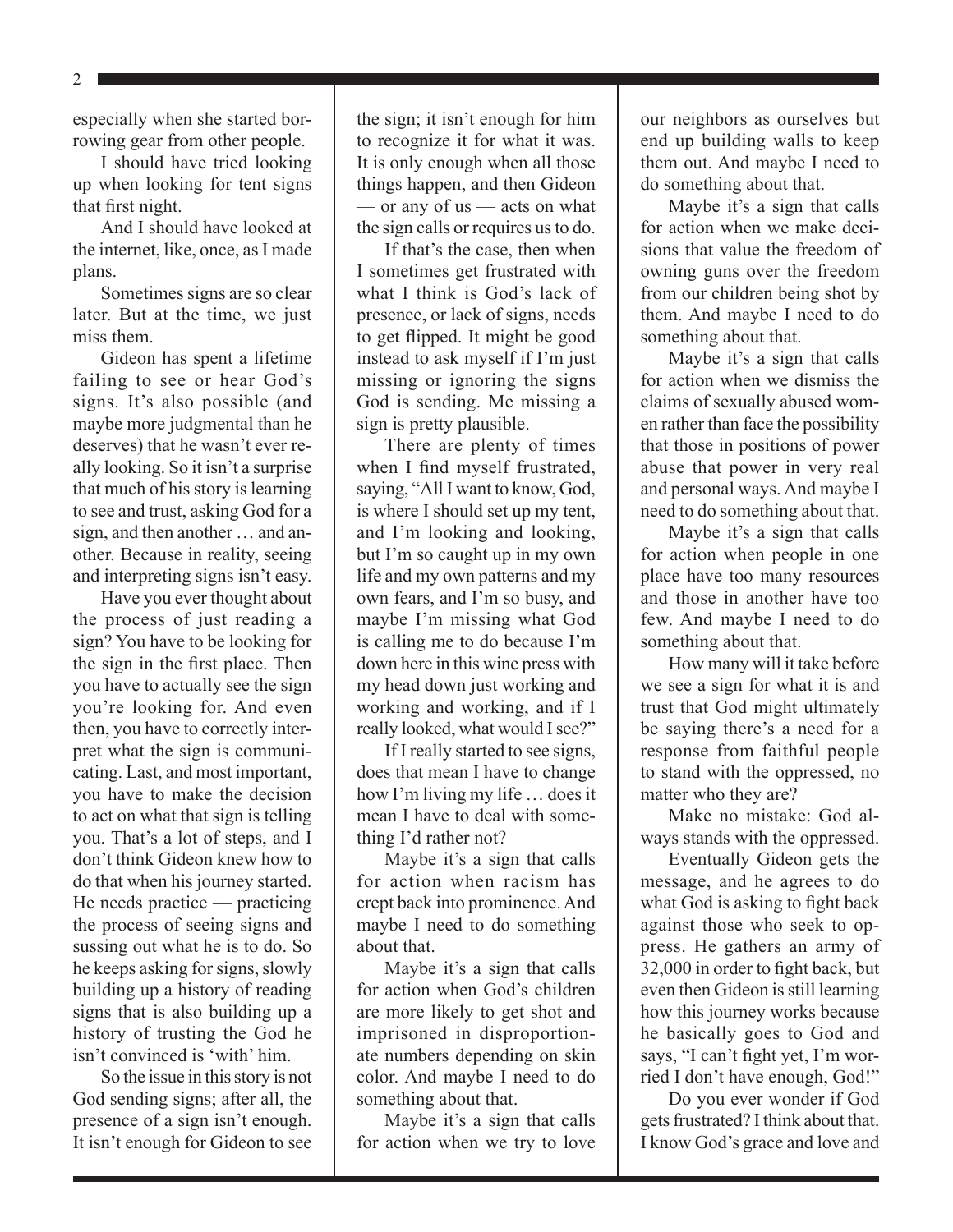mercy is deep and wide and is always embracing me, but I bet I frustrate God a lot. I wonder how many times God patiently tells us over and over, "You have MORE than enough! YOU are more than enough!"

Even when I see the signs, even when they are so clear, even then my brain immediately whispers back the same thing Gideon's did, "Not yet, God! I don't have enough!"

I think even faithful people in the Bible make occasional leaps of faith that they weren't entirely at ease with. And I kind of like that. It reminds me that I can be nervous or uncertain and still be faithful. When we trust in the God who saves, it doesn't mean our feelings go away. It means that whatever we feel, what we DO in light of those feelings is where we can be most faithful.

Martin Luther King Jr. said, "Faith is taking the first step even when you cannot see the whole staircase."

So Gideon is worried about 32,000. And God says, "Well, that's weird, because I was thinking you have more than enough, so if any of them are afraid, let them go home." And 22,000 troops leave.

If Gideon was worried about 32,000, now he has 10,000. And God says, "It's still more than enough. Let's go down to the river, and I'll tell you who should stay and who should go." And by doing that, Gideon's army goes from 10,000 fighters to 300 — 300!

If you do the math, 300 is slightly less than 1 percent of 32,000. Gideon thought he didn't have enough to begin with, and

now he's got less than 1 percent of what he started with, and THAT'S when God says to him, "OK, now let's get to work."

I can't imagine how Gideon was feeling about that, but I do know that whatever he was feeling, he made the decision to take the next step, and he went go into battle trusting God's math more than his own.

Theologian Will Willimon said, "When we make a moral decision, the work for that decision happened before that moment." You do the work of a moral decision before you make the decision. Neuroscience backs this up; studies show that in the moment of a decision like that, you don't think your way to the conclusion. You react. And you react in ways that are the result of what has come before — tiny moments and discussions and decisions in your life.

Andrew Carnegie, in 1904, commissioned something called the Hero Fund that has to date awarded just over 10,000 medals. The medal is given to "those who risk their lives to an extraordinary degree while saving or attempting to save the lives of others."

One recipient, a construction worker named Wesley James Autrey, received the award in 2008. We are going to listen to a clip from a podcast called RadioLab where they interview Mr. Autrey about his award. When we join the clip, they are discussing how Mr. Autrey was standing at a subway stop with his two daughters when a man suddenly has a seizure and falls down onto the tracks<sup>2</sup>

What if we dared to say, "I can do this"? There is a certain audacity to that statement. Mr. Autrey recognized the signs. It wasn't a calculated decision; it was a reaction born of moments and reflections that happened prior to that day at the subway. It's a snap decision, and he literally jumps in.

Gideon had to do the same. He begins, by his own words, as a member of the weakest family and the least of his clan. But then he begins to look. He starts to do the hard work in himself to face the challenges that were laid before him. And in doing so, it was not God's presence that changed, but Gideon's ability to see that presence and do something in response.

Are we any different? I hope not. Because it means that we too can learn to see the signs. It means that whoever we were, or whoever we are, we can discover God to be closer than we know. We can be the very people God calls us to be, and do that which God calls us to do.

See the signs.

Take the leap.

Don't get too caught up in your own calculations.

Trust God's math.

1 https://www.theoutbound. com/new-york/hiking/hike-algonquin-peak

2 RadioLab Podcast (January 9, 2018): "How to Be a Hero"

At this point in the sermon, we listened to a clip from a podcast. In the clip we hear an interview with Wesley James Autrey, a construction worker

 $\blacksquare$  3